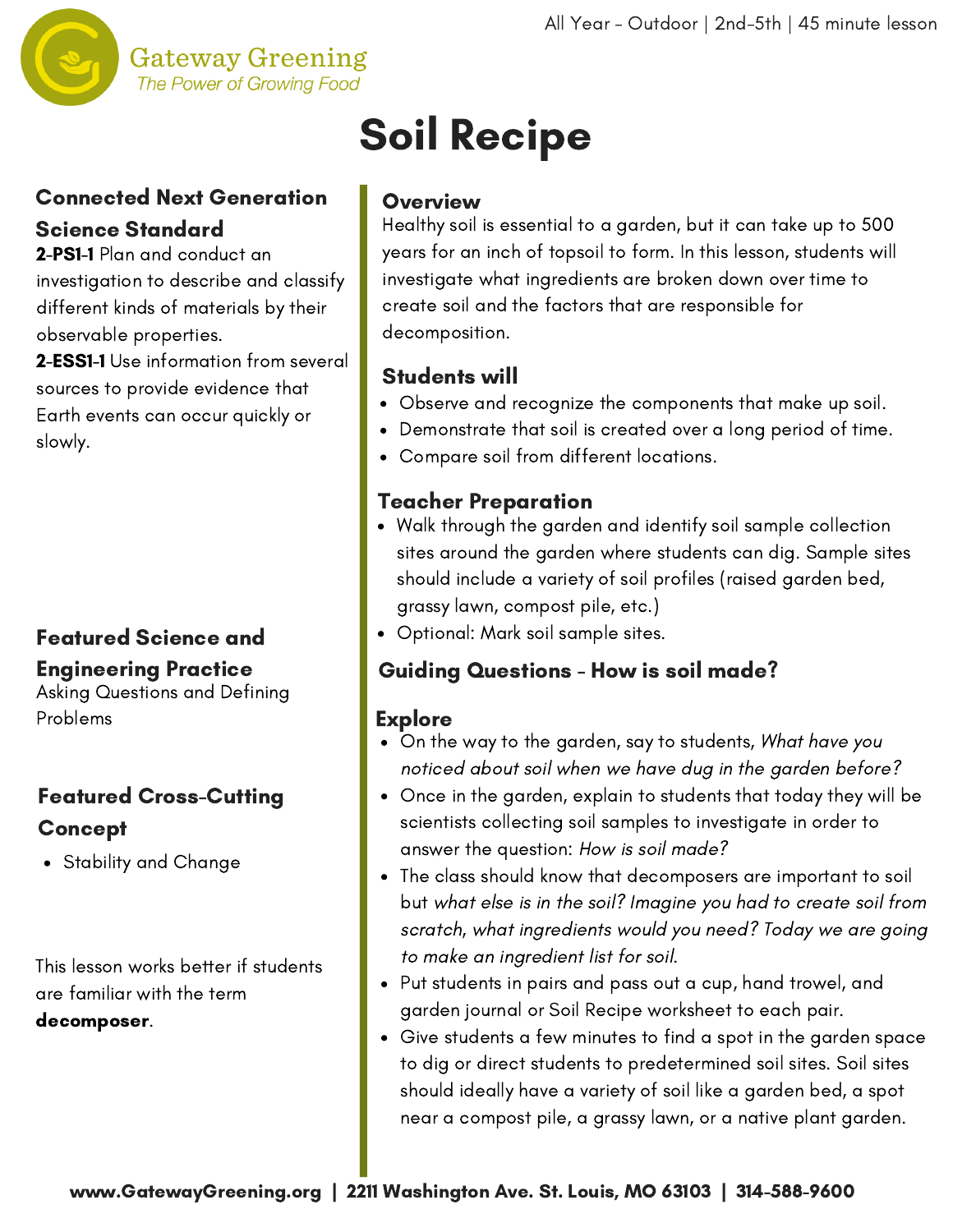

#### **Materials**

- Teacher small whiteboard or chalkboard
- Garden journal or clipboards and Soil Recipe Worksheet
- Pencil
- Magnifying glasses
- Scrap paper, paper plates, or cardboard for sorting soil pieces
- Cups for collecting soil sample
- Rocks or sand  $\bullet$
- Organic matter that students can tear
- Water for making soil
- Hand trowel  $\bullet$
- Optional- soil site signs, tweezers

#### **Setting**

- School garden or green space
- Can be taught at any time of the year as long as the ground is not frozen.

Either use the term "rotten plants and animals" or introduce students to the term organic matter. Students can build off their prior knowledge of matter (anything that has mass and takes up space), understanding that **organic** refers to natural compounds.

# Soil Recipe

- Have pairs collect a soil sample in their cup. Remind students to only put soil in the cup, not garden plants.
- Then have pairs find a space to sit with the soil and make careful observations of the ingredients that make up soil. Pass out scrap paper, paper plates, or cardboard to each group. Provide a hand lens and tweezers if available.
- Remind students about tool safety and respecting wildlife found in the soil as they investigate.
- Students will spread their soil sample out on the paper and use a hand lens and tweezers to make careful, close observations of the ingredients found in soil.
- Students will write down what ingredients they think make up the soil and any soil observations

## Digging Deeper

- Circulate among groups during the observation phase, encouraging deeper investigations. Students will easily identify sand or rock particles but may not as easily identify decomposed organic matter. Ask questions that probe students for deeper thinking and understanding. Do any of the ingredients look like smaller pieces of things they have with seen in the garden space or nature?
- Bring students back together, with their soil samples and ingredient list. What ingredients did they find? Does all the soil look the same? Guide students to recognize that there are 4 categories of soil ingredients: **organic matter** (decaying plant and animal material and decomposers), rocks (weathered into small sizes), water, and air. You may need to help students to recognize that water and air are in the soil with questions such as, Is the soil moist? What ingredient makes the soil wet? (Water.) Was the soil a solid block or were there spaces in the soil? What ingredient might be in the spaces? (Air.)
- Allow students a few minutes to edit their ingredient list and add to their soil observations.